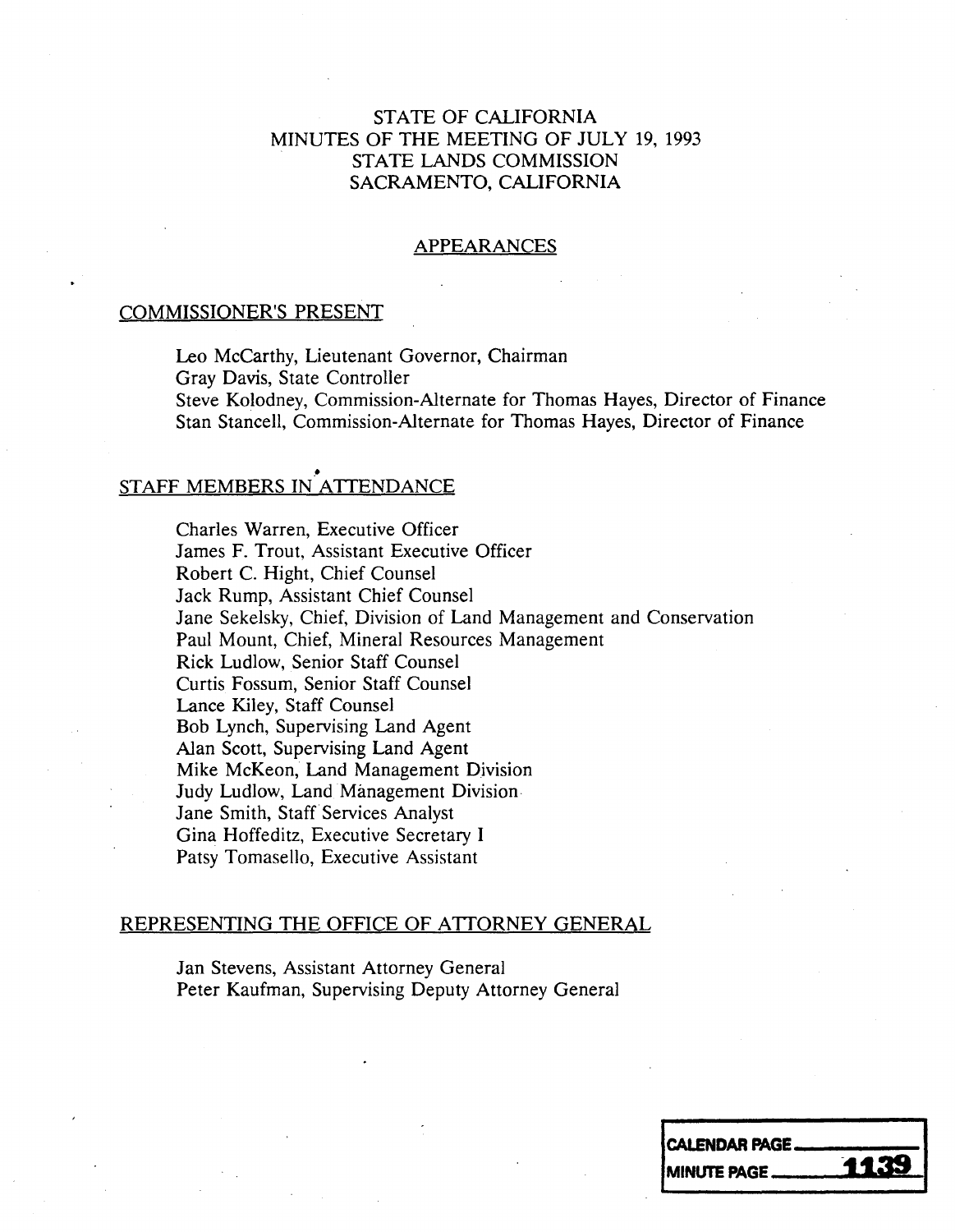## MINUTES OF THE STATE LANDS COMMISSION MEETING OF JULY 19, 1993

The regular meeting of the State Lands Commission was called to order by Chairman Leo Mccarthy at 2:30 p.m. in Room 126 of the State Capitol, Sacramento, California.

The minutes of the meeting of June 21, 1993, were approved as presented.

| CALENDAR PAGE.                     |
|------------------------------------|
| <b>MINUTE PAGE.</b><br><b>1140</b> |
|                                    |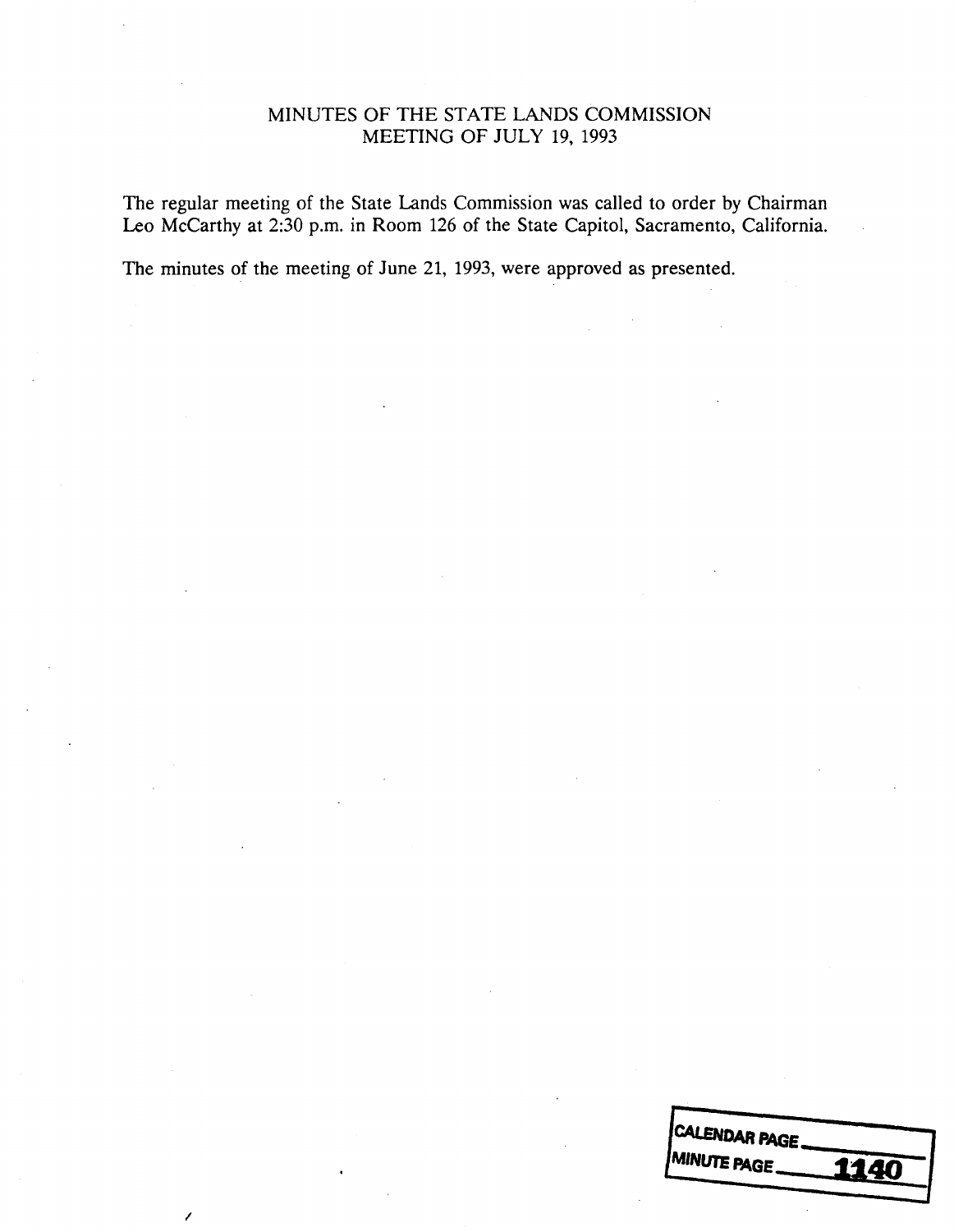# RECORD OF ACTION TAKEN BY THE STATE LANDS COMMISSION MEETING OF JULY 19, 1993

During the meeting the recommendation of the staff relative to Calendar Items CO C17, C19-C33, C35-C40, and C42-C58. were adopted as resolutions by the Commission by unanimous vote.

Calendar Items 57 and 58 were moved to Consent Calendar.

Calendar Items C18, C34 and C41 were withdrawn from the agenda prior to the meeting. Calendar Item 59 was considered - no action taken.

| CALENDAR PAGE. |      |
|----------------|------|
|                | 1141 |
| MINUTE PAGE_   |      |
|                |      |
|                |      |